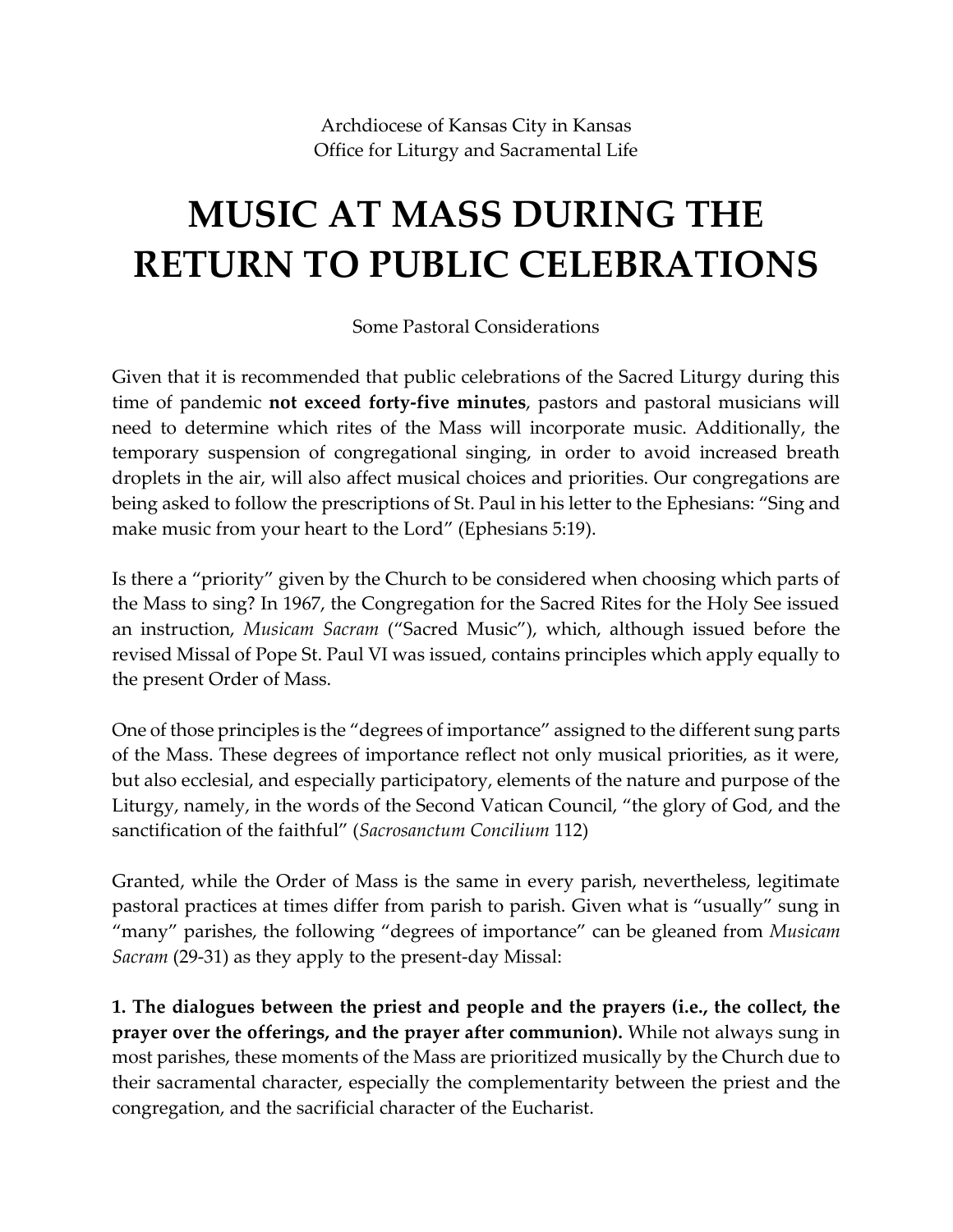**2. The Ordinary of the Mass: The Lord, Have Mercy, Glory to God, Holy, Mystery of Faith, Great Amen, and Lamb of God.** These of course are the constitutive, unchanging parts of the Sunday Mass outside of Advent and Lent, and form the core of the acclamations of praise and thanksgiving rendered by the People of God in the Sacred Liturgy.

Finally, and this sometimes comes as a bit of a surprise to pastoral musicians themselves, are the following:

**3. The Entrance, Communion and Offertory chants or songs (in that order).** These parts fulfill both a functional purpose, the accompaniment of the great processions during the Mass, as well as a spiritual value, the articulation of the prayers and praises of the Church in psalmody and poetry. Interestingly enough, the recessional song is not a recognized part of Mass according to the books even though it is common, if unnecessary, pastoral practice.

**4. What about the Responsorial Psalm and the Acclamation and Verse before the Gospel?** Indeed, these are both normative sung parts of the Mass, and are included in the third category of importance by the Church in *Musicam Sacram*. They deserve special consideration during this time of pandemic, when congregational singing has been temporarily suspended by the Archbishop to increase the safety of all in attendance at Mass.

Because there is to be no congregational singing for the time being and until it can be restored to the celebration of the Sacred Liturgy in a manner which does not increase the likelihood of possible contagion, it is suggested that the Responsorial Psalm be recited, since the response to be made by the congregation is essential. Likewise, at the Gospel, the Alleluia might simply be sung once before the verse and then again after it, as the repeat of the Alleluia is specific to the sung participation of the congregation. In any case, the integrity of the texts themselves should be preserved.

An additional word about the Ordinary of the Mass: because the congregation will be limited for a time to interior participation of any sung texts, musical choices which favor more direct and succinct melodies set to the liturgical texts should be considered. These would include through-sung settings of the texts (since responses would not be made by the congregation) as well as settings which do not repeat texts for artistic effect.

An example of a musical ordo for Mass during this time of pandemic and limited return to public celebrations of the Sacred Liturgy, based on the above considerations, might look like this (not taking into account the dialogues and prayers of category one):